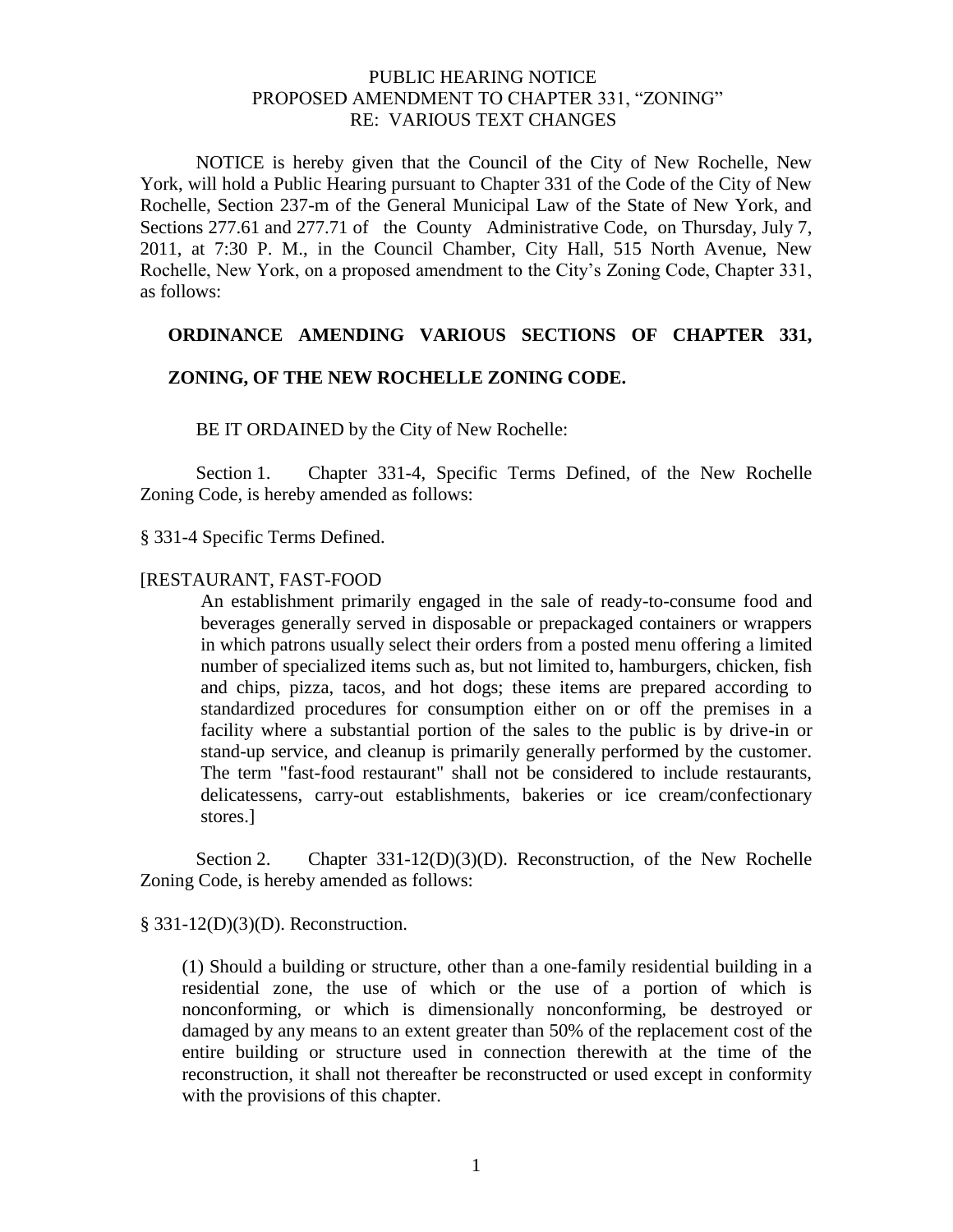(2) Should a building or structure, the use of which or the use of a portion of which is nonconforming or which is dimensionally nonconforming, be destroyed or damaged by any means to an extent of 50% or less of the replacement cost of the entire building or structure used in connection therewith at the time of the reconstruction, it may be reconstructed and any accompanying nonconforming use continued, provided that the reconstruction is commenced within one year of the date of such damage and completed within two years of said date, and further provided that it shall be reconstructed in accordance with a plan approved by the Board of Appeals on Zoning via a special permit so as to result, where reasonable, in greater conformity with this chapter.

(3) An existing garage accessory to a one (1) or two (2) family dwelling may be replaced in the same dimensions as the original structure and in accordance with a plan submitted to and approved by the Building Official.

Section 3. Chapter 331-45(I) (4) Additional Regulations for Residence Districts, of the New Rochelle Zoning Code, is hereby amended as follows:

§ 331-45(I) (4) Additional Regulations for Residence Districts.

(4) The emergency energy-generation system shall be adequately screened with evergreen vegetation or architectural device to minimize its visibility from adjoining properties and the street, and such vegetation shall be maintained throughout the life of the system [with a minimum ten-year maintenance bond or cash deposit, in an amount to be determined by the Building Official, posted therefor with the City]. Such vegetation shall meet the minimum distancing requirements established by the manufacturer of the emergency energy-generation system;

Section 4. Chapter 331-56. NB Neighborhood Business District, of the New Rochelle Zoning Code, is hereby amended as follows:

§ [331-56. NB Neighborhood Business District.](http://www.ecode360.com/ecode3-back/getSimple.jsp?custId=NE0964&guid=6730843) See § [331-28C\(2\).](http://www.ecode360.com/ecode3-back/getSimple.jsp?guid=6729957#6729957)

A. Permitted principal uses.

(1) Business, professional, or governmental offices.

(2) Stores and shops exclusively for sales at retail or the performance of customary personal services.

(3) Manufacture of products for retail sale on the premises only, provided that not more than five persons shall be so employed at any one time, and provided further that not more than 30% of the gross floor area of any establishment be so used.

(4) Retail laundries or retail dry cleaners.

(5) Banks.

(6) Restaurants.

(7) Restaurants, carry-out.

(8) Health clubs.

(9) Community purpose buildings.

(10) Off-street parking facilities. (See Article [XIV.](http://www.ecode360.com/ecode3-back/getSimple.jsp?guid=6732369#6732369))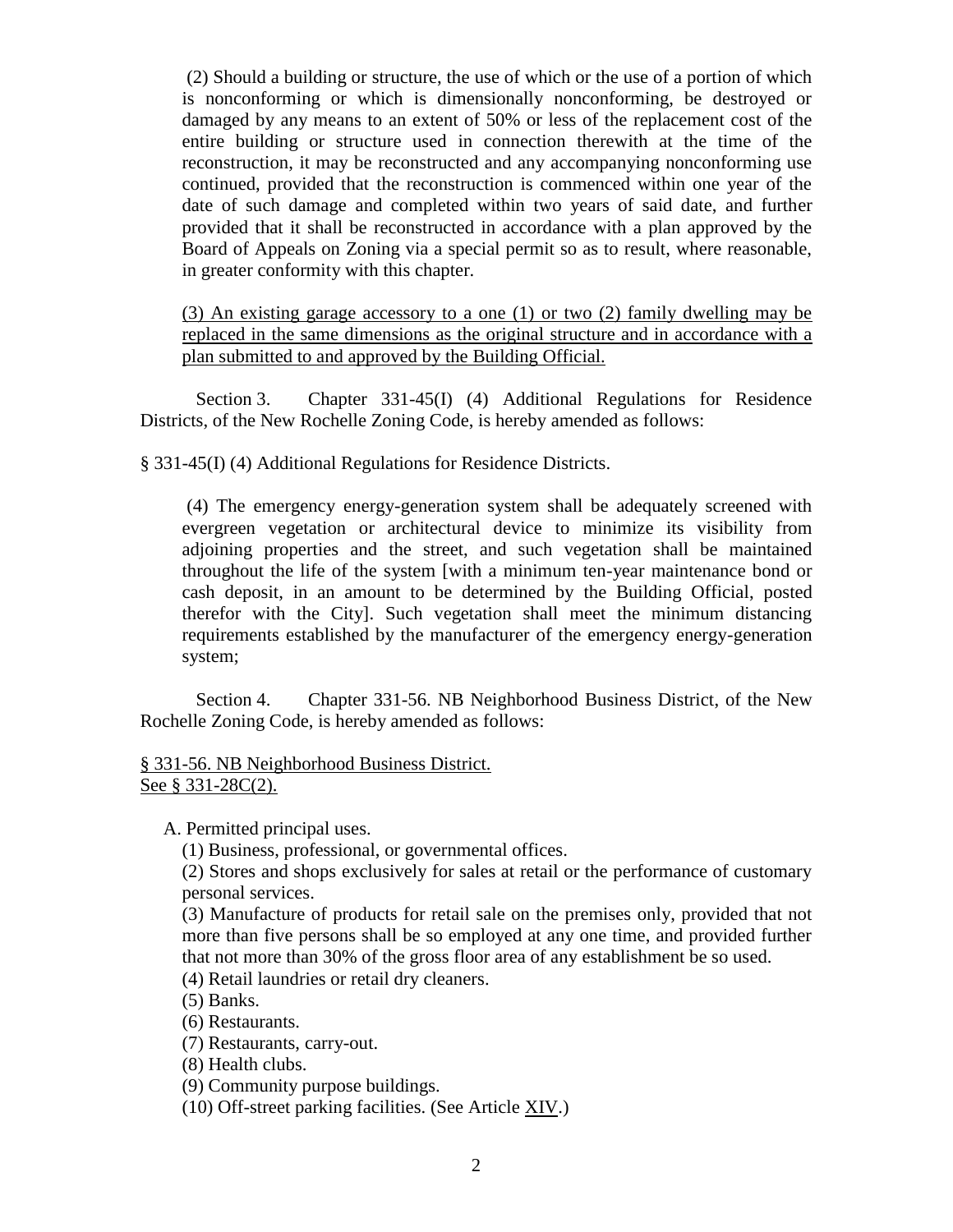(11) Houses of worship.

(12) Martial arts studios, dance studios and aerobic exercise studios.

(13) Dwelling units located on the second floor and above only, including living/loft or office arrangements as regulated by § 331-72C of this chapter.

Section 5. Chapter 331-58. LSR Large Scale Retail District, of the New Rochelle Zoning Code, is hereby amended as follows:

§ [331-58. LSR Large Scale Retail District.](http://www.ecode360.com/ecode3-back/getSimple.jsp?custId=NE0964&guid=6730951)

See §§ [331-28C\(4\)](http://www.ecode360.com/ecode3-back/getSimple.jsp?guid=6729959#6729959) and [331-74.](http://www.ecode360.com/ecode3-back/getSimple.jsp?guid=6731198#6731198)

A. Permitted principal uses.

(1) Large scale retail facilities.

(2) Stores and shops exclusively for sales at retail or the performance of customary personal services.

(3) Business, professional, or governmental offices.

(4) Houses of worship.

(5) National brand retail establishment, including accessory fully enclosed storage, repair, servicing, and customizing of merchandise sold by the national brand retailer and other complementary accessory uses, which accessory uses shall not constitute more than 40% of the total gross floor area of the establishment.

(6) Enclosed tennis, squash, handball and/or racquetball court facility.

(7) Indoor wall or rock climbing facility.

(8) Restaurants and Restaurants-Carry Out.

Section 6. Chapter 331-126.1. Off-street bicycle parking facilities, of the New Rochelle Zoning Code, is hereby amended as follows:

§ [331-126.1. Off-street bicycle parking facilities.](http://www.ecode360.com/ecode3-back/getSimple.jsp?custId=NE0964&guid=13660259)

C. Design Criteria for Bicycle Parking Facilities.

(14) Notwithstanding the foregoing, under circumstances where it is determined by the Planning Board to be futile to require the construction of bicycle parking facilities on-site, the Board may allow the placement of such required facilities at a specific off-site location.

Section 7. Chapter 331-126 (E)(2). Alternate methods of complying with parking and loading requirements, of the New Rochelle Zoning Code, is hereby amended as follows:

§ 331-126 (E)(2). Alternate methods of complying with parking and loading requirements.

(g) Notwithstanding the foregoing, in the Central Parking Area (CPA) when a property owner is proposing a new residential use or a change of use to residential which includes any dwelling units including living/loft use, such property owner shall be eligible to have its requisite parking requirements reduced for up to 100 dwelling units when the proposed project meets the conditions (a-f) as set forth above and shall demonstrate compliance with the following:

A) The property owner shall provide proof that there is adequate capacity at an existing City owned, municipal parking facility; and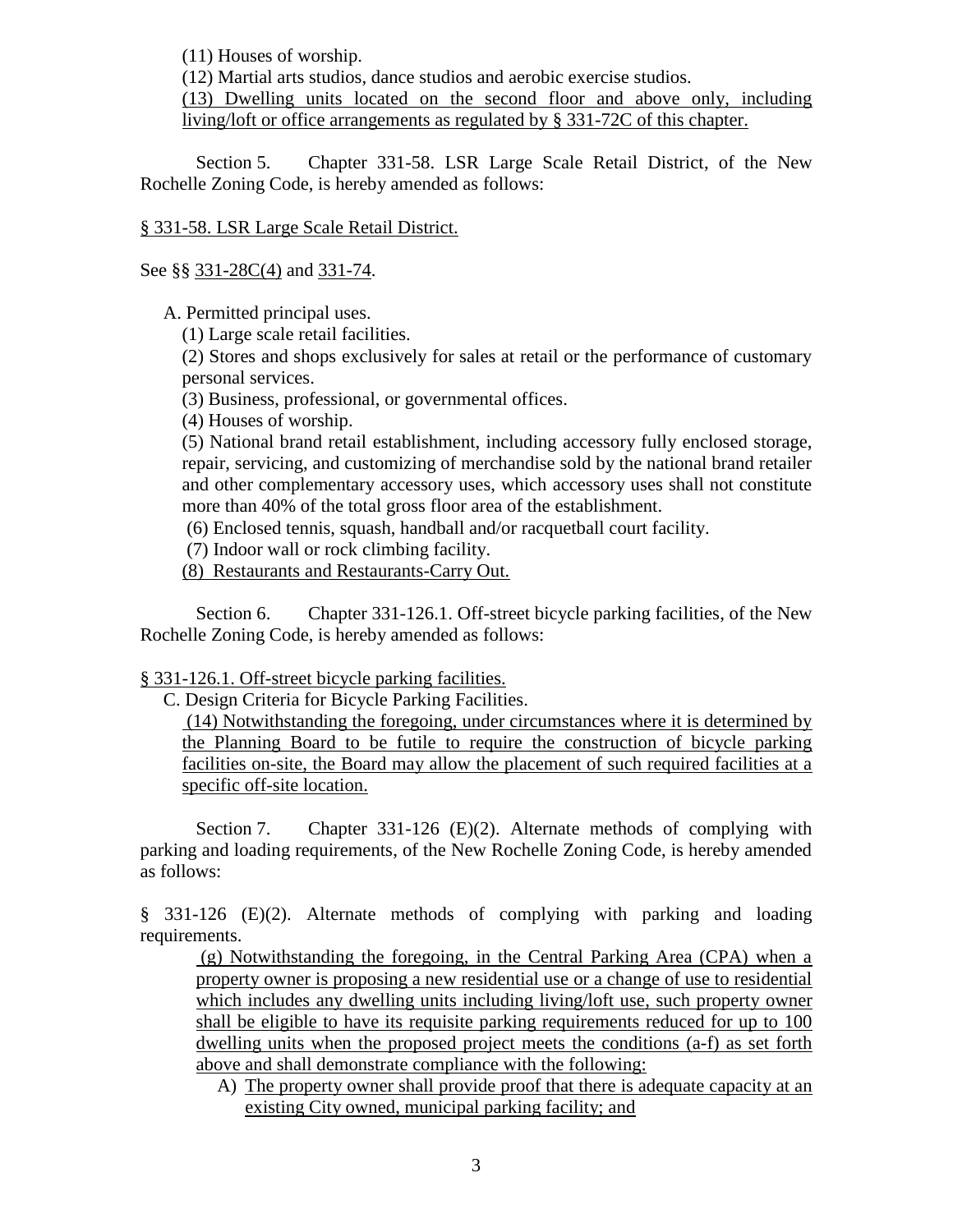- B) The proposed project is located within 500 feet of such existing municipal parking facility; and
- C) The property owner shall provide a legal instrument reviewed and approved by the Corporation Counsel to provide for the required residential parking in perpetuity; and
- D) The property owner shall be required to include parking permits in the fee charged for rent; and
- E) The property owner shall be able to utilize this provision to provide the parking for a maximum of 100 dwelling units.

Section 8. Chapter 331-126.1. Design Criteria for Bicycle Parking Facilities, of the New Rochelle Zoning Code, is hereby amended as follows:

§ 331-126.1

C. Design Criteria for Bicycle Parking Facilities.

(12) Whenever possible, bicycle parking facilities shall be [bicycles to] compatible with the natural elements.

Section 9. Chapter 331-127. Setbacks, of the New Rochelle Zoning Code, is hereby amended as follows:

§ [331-127. Setbacks.](http://www.ecode360.com/ecode3-back/getSimple.jsp?custId=NE0964&guid=6732412)

C. Any H or RMF-SC-4.0 District. In any H or RMF-SC-4.0 District, off-street parking and loading spaces shall comply with all front, side, and rear yard setback requirements, except that minimum front, side and rear yard setbacks for unenclosed parking shall be only five feet. When this section is in conflict with any other section of the Code with respect to setback requirements, this section shall govern.

Section 10. The Schedule of Dimensional Regulations, Residence Districts, of Chapter 331, Zoning, of the New Rochelle Zoning Code, is hereby amended as shown on the attachment.

All persons interested are invited to attend said Public Hearing or submit written communications to the City Clerk at or before the Public Hearing.

By order of the City Council dated June 14, 2011, pursuant to Resolution No. 100.

Bennie F. Giles, III, City Clerk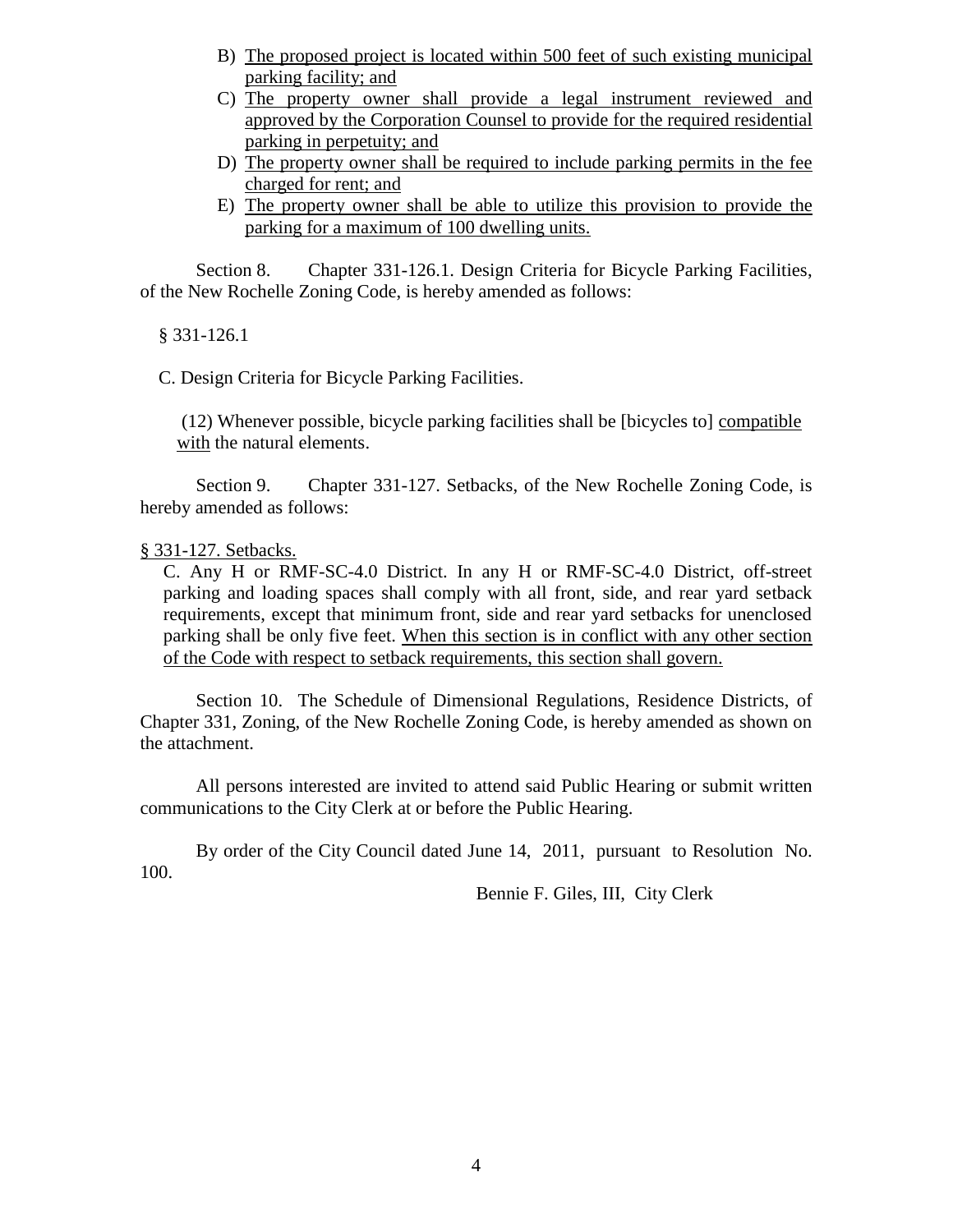#### 331 Attachment 1

#### City of New Rochelle

Schedule of Dimensional Regulations Residence Districts

[Amended 5-19-2005 by Ord. No. 120-2005; 6-19-2007 by Ord. No. 162-2007; 6-19-2007 by Ord. No. 165-2007; 5-13-2008 by Ord. No. 108-2008; 6-17-2008 by Ord. No. 133-2008]

|                                           |            |                              |      | Maximum Dimensional Requirements |                  |            | Minimum Dimensional Requirements |                                    |                                                                        |                                               |          |                                 |                          |                 |            |                                 |
|-------------------------------------------|------------|------------------------------|------|----------------------------------|------------------|------------|----------------------------------|------------------------------------|------------------------------------------------------------------------|-----------------------------------------------|----------|---------------------------------|--------------------------|-----------------|------------|---------------------------------|
| District/Use                              |            |                              |      |                                  |                  |            |                                  | Yards <sup>3.10</sup>              |                                                                        |                                               |          |                                 |                          |                 |            |                                 |
|                                           | Floor Area | Building Height <sup>1</sup> |      | Building                         | Coverage         |            | Lot Area<br>(square feet)        | Lot Area Per<br>Dwelling Unit      | Floor Area Per<br>Dwelling Unit                                        | Lot Width and<br>Frontage <sup>2</sup> (feet) |          | Side<br>(feet)                  |                          | Rear<br>(feet)  |            | Usable Open<br>Space for        |
|                                           | Ratio      |                              |      | Length                           |                  |            |                                  |                                    |                                                                        |                                               | Front    |                                 |                          |                 |            |                                 |
|                                           |            |                              |      | (feet)                           |                  |            |                                  | (square feet)                      | (square feet)                                                          |                                               | (feet)   | For Lots                        |                          | For Lots        |            | Dwelling<br>Unit                |
|                                           |            | Stories                      | Feet |                                  | <b>Buildings</b> | Impervious |                                  |                                    |                                                                        |                                               |          | With                            | For All                  | With            | For All    |                                 |
|                                           |            |                              |      |                                  |                  | Surfaces   |                                  |                                    |                                                                        |                                               |          | Dwellings                       | Other Uses               | Dwellings       | Other Uses |                                 |
| $R1-20$                                   | 0.25       | $\mathcal{R}$                | 30   | $\overline{\phantom{a}}$         | 20%              | 35%        | 20,000                           | 20,000                             | 1-story: 1,600                                                         | 150                                           | 35       | 25                              | 60                       | 40              | 60         | $\hspace{0.1mm}-\hspace{0.1mm}$ |
| One-Family Residence                      |            |                              |      |                                  |                  |            |                                  |                                    | 2-story: 1,800                                                         |                                               |          |                                 |                          |                 |            |                                 |
| R <sub>1</sub> -15                        | 0.3        | $\mathcal{R}$                | 30   |                                  | 25%              | 45%        | 15,000                           | 15,000                             | Same as R1-20                                                          | 100                                           | 30       | Each: 12                        | 60                       | 30              | 60         |                                 |
| One-Family Residence                      |            |                              |      |                                  |                  |            |                                  |                                    |                                                                        |                                               |          | Combined: 27                    |                          |                 |            |                                 |
| $R1-10$                                   | 0.3        | $\mathcal{R}$                | 30   | $\overline{\phantom{a}}$         | 25%              | 45%        | 10,000                           | 10,000                             | Same as R1-20                                                          | 100                                           | 30       | Each: 12                        | 60                       | 30              | 60         |                                 |
| One-Family Residence                      |            |                              |      |                                  |                  |            |                                  |                                    |                                                                        |                                               |          | Combined: 27                    |                          |                 |            |                                 |
| $R1-10A$                                  | 0.35       | $\mathcal{R}$                | 30   |                                  | 30%              | 50%        | 10,000                           | 10,000                             | 1,600                                                                  | 100                                           | 25       | Each: 8                         | 60                       | 30              | 60         |                                 |
| One-Family Residence                      |            |                              |      |                                  |                  |            |                                  |                                    |                                                                        |                                               |          | Combined: 20                    |                          |                 |            |                                 |
| $R1-HIST$                                 |            |                              |      |                                  |                  |            |                                  |                                    | See § 331-45F for dimensional regulations applicable to this district. |                                               |          |                                 |                          |                 |            |                                 |
| One-Family Historic                       |            |                              |      |                                  |                  |            |                                  |                                    |                                                                        |                                               |          |                                 |                          |                 |            |                                 |
| $R1-WF-10$                                | 0.3        |                              | 30   | $\overline{\phantom{m}}$         | 25%              | 45%        | 10,000                           | 10,000                             | 1-story: $1,600$                                                       | 100                                           | 30       | Each: 12                        | 60                       | 30              | 60         |                                 |
| One-Family Waterfront                     |            |                              |      |                                  |                  |            |                                  |                                    | 2-story: 1,800                                                         |                                               |          | Combined: 27                    |                          |                 |            |                                 |
| $R1$ -CH                                  | 0.25       |                              | 30   | 120                              | 25%              | 45%        | 174,240                          | Same as                            | 1,700                                                                  | $\overline{\phantom{m}}$                      | 50       | $50^{5}$                        | NA <sup>6</sup>          | 50 <sup>5</sup> | NA         |                                 |
| One-Family Cluster Residence <sup>4</sup> |            |                              |      |                                  |                  |            |                                  | underlying zone                    |                                                                        |                                               |          |                                 |                          |                 |            |                                 |
| R <sub>1</sub> -7.5                       | 0.35       | $\mathcal{R}$                | 30   |                                  | 30%              | 50%        | 7.500                            | 7.500                              | 1.600                                                                  | $75^1$                                        | $25^{1}$ | Each: 8                         | 60                       | 30              | 60         | $\hspace{0.1mm}-\hspace{0.1mm}$ |
| One-Family Residence                      |            |                              |      |                                  |                  |            |                                  |                                    |                                                                        |                                               |          | Combined: 20                    |                          |                 |            |                                 |
| $R2-7.0$                                  | 0.40       | $\mathcal{R}$                | 35   | $\overline{\phantom{a}}$         | 30%              | 60%        | 7,000                            | 3,500                              | 1,600 per dwelling                                                     | 70                                            | 20       | Each: 8                         | 30                       | 30              | 40         |                                 |
| Two-Family Residence                      |            |                              |      |                                  |                  |            |                                  |                                    | but not less than 600                                                  |                                               |          | Combined: 20                    |                          |                 |            |                                 |
|                                           |            |                              |      |                                  |                  |            |                                  |                                    | per dwelling unit                                                      |                                               |          |                                 |                          |                 |            |                                 |
| R1-URTH                                   | 0.50       | $\mathcal{R}$                | 35   | $\overline{\phantom{a}}$         | 35%              | 70%        | 2 acres                          | 2,200                              | 1,000                                                                  | $\overline{\phantom{a}}$                      | 10       | $\hspace{0.1mm}-\hspace{0.1mm}$ | $\overline{\phantom{m}}$ | 10              |            | $\hspace{0.1mm}-\hspace{0.1mm}$ |
| <b>Urban Renewal Townhouse</b>            |            |                              |      |                                  |                  |            |                                  |                                    |                                                                        |                                               |          |                                 |                          |                 |            |                                 |
| $District^7$                              |            |                              |      |                                  |                  |            |                                  |                                    |                                                                        |                                               |          |                                 |                          |                 |            |                                 |
| <b>RMF-0.4</b>                            | 0.40       | $\mathcal{R}$                | 35   | $\overline{\phantom{0}}$         | 30%              | 60%        | 7,000                            | $\overline{3,500}$ per unit for    | 1,600 per dwelling                                                     | 70                                            | 20       | Each: 8                         | 30                       | 30              | 40         | 200                             |
| Multifamily Residence <sup>9</sup>        |            |                              |      |                                  |                  |            |                                  | first two units:<br>3.500 for each | but not less than 600<br>per dwelling unit                             |                                               |          | Combined: 20                    |                          |                 |            |                                 |
|                                           |            |                              |      |                                  |                  |            |                                  | additional unit                    |                                                                        |                                               |          |                                 |                          |                 |            |                                 |
| $RMF-0.5$                                 | 0.50       | $\mathcal{R}$                | 35   | 180                              | 30%              | 60%        | 7,000                            | Same as above                      | 400, plus 200 per                                                      | 70                                            | 20       | Each: 8                         | 30                       | 30              | 40         | 200                             |
| <b>Multifamily Residence</b>              |            |                              |      |                                  |                  |            |                                  |                                    | bedroom                                                                |                                               |          | Combined: 20                    |                          |                 |            |                                 |
|                                           |            |                              |      |                                  |                  |            |                                  |                                    |                                                                        |                                               |          |                                 |                          |                 |            |                                 |

NOTES:

NA Not applicable

<sup>1</sup> See §  $\frac{331-15}{2}$  also.

In approving new subdivisions, the Planning Board may reduce the lot frontage requirement on culs-de-sac, along curved sections of streets, or elsewhere determined appropriate by said Board.

In no case shall the minimum lot frontage be less than 15 feet.

See § 331-14 also.

 $^{4}$  See § 331-45G also.

Where a project abuts an undeveloped area within a zone which requires the same minimum lot area per dwelling unit, the Planning Board may modify side and rear yard dimensional requirements as deemed appropriate, but not l  $6$  Minimum distance between buildings to be decided by the Planning Board at the time of application review.

See § 331-61 also.

<sup>8</sup> For buildings up to 40 feet in height: same as in the RMF-0.7 District. For buildings greater than 40 feet in height: 25 feet plus 1/16 the height of the wall facing the side lot lines.

<sup>9</sup> Not to exceed four dwelling units per lot.

<sup>10</sup> If (the] a new Multifamily Dwelling has a rear or side exit, balcony, patio, porch, deck, or similar outdoor recreation area adjacent to a side or rear yard, it shall be set back from the side and/or rear property lin or similar outdoor recreation area adjacent to a side yard, the minimum side yard setback shall be as specified in the Schedule of Dimensional Regulations. This footnote shall apply to all new Multifamily Dwellings.